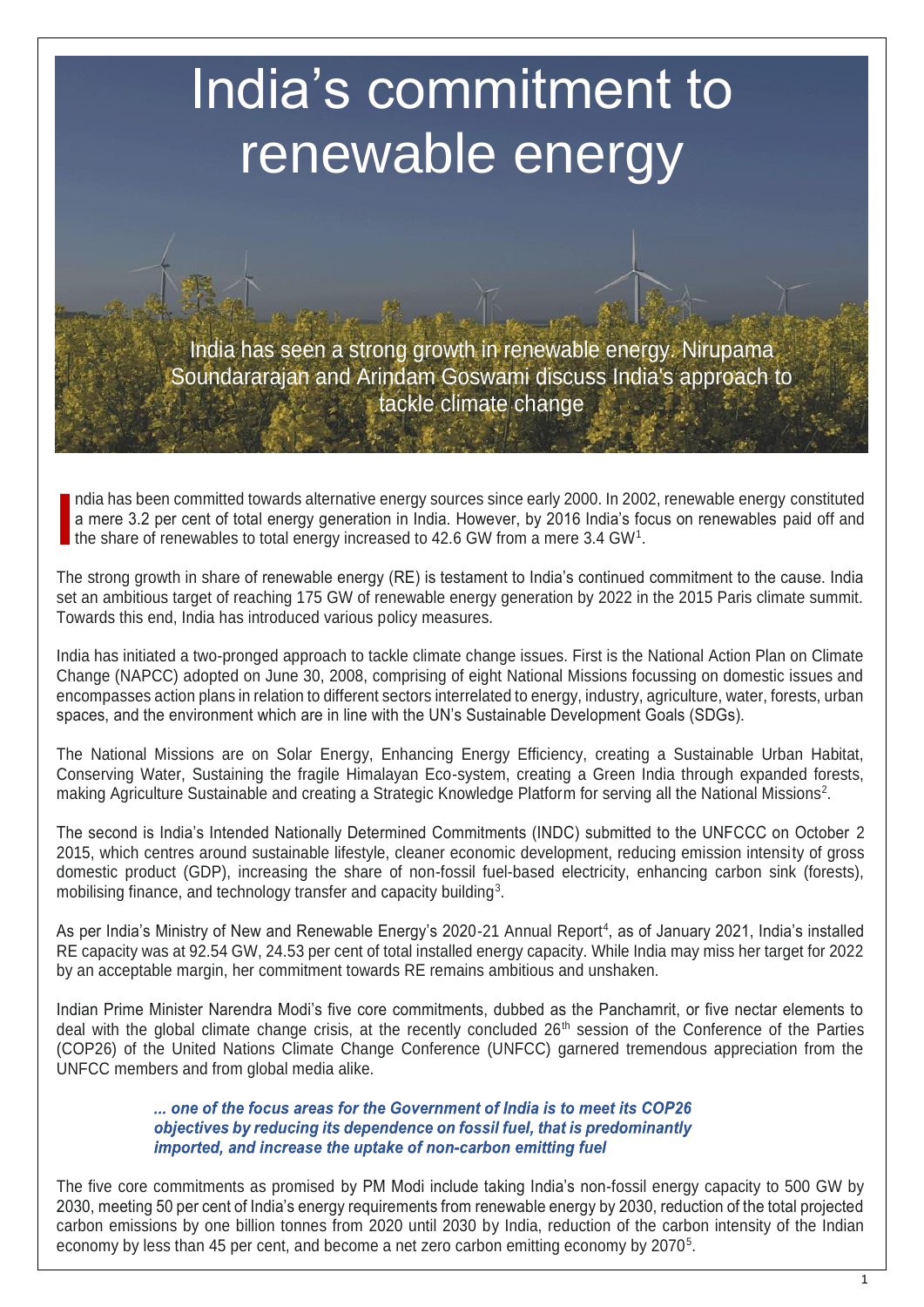As part of India's focus on RE, there has been an explicit thrust on electric vehicles (EVs), given the increase in vehicular numbers and congestion. India has a target of reaching 30 per cent share of EV by 2030 $^6$ .

While this is in line with India's declared agenda for 2030 in COP26, this alone will not help. While EV will go a long way in reducing carbon emissions from vehicles, the incremental electricity load that will be required to run these vehicles would still predominantly be met through burning of fossil fuels.

A case study for New Delhi indicates that the incremental consumption of electricity could range between 755.4 MU to 1,762.6 MU assuming all households in Delhi own some form EV. Delhi's monthly electricity generation as of 2019 was only 523.3 MU<sup>7</sup>.

The incremental electricity required for 30 per cent share of EV pan India is predictably immense, and since India is yet to put in place a suitable action plan to meet this electricity through renewables, it is imperative that alternative fuel sources are also considered to meet India's 2030 targets.

We know that one of the focus areas for the Government of India is to meet its COP26 objectives by reducing its dependence on fossil fuel, that is predominantly imported, and increase the uptake of non-carbon emitting fuel. Hence the increasing focus on biofuels (Table 1).

### **Table 1. India's energy consumption mix**

|      | Coal       | Natural gas | <b>Nuclear</b> | Hydro   | Wind, solar<br>etc. | Biofuels and<br>waste | Oil       |
|------|------------|-------------|----------------|---------|---------------------|-----------------------|-----------|
| 2000 | 6,109,527  | 965,850     | 184,391        | 268,062 | 7.547               | 5,266,901             | 4,688,625 |
| 2010 | 11,682,321 | 2,277,696   | 286,543        | 449,717 | 83,449              | 6,349,398             | 6,785,545 |
| 2019 | 17,494,965 | 2,323,196   | 506,972        | 620,637 | 48,0115             | 7,998,012             | 9,859,175 |

*Note: All units in Terajoule. Source:<https://www.iea.org/>*

The National Policy on Biofuels (NPB) 2018 iterates India's commitment to reducing fossil fuel use by concurrently increasing biofuel production and use. At present the Government of India has mandated the sale of ethanol blended petrol across the country except in the Union Territories of Andaman and Nicobar Islands and Lakshadweep.

The Government of India formally initiated the ethanol blending petrol (EBP) programme way back in 2003 when it considered supplying of 5 per cent ethanol blended petrol in nine states and four union territories (UT) in the country.

By 2008, blending of 5 percent ethanol with petrol was mandated in twenty states and four UTs with the further option of increasing the blend up to 10 percent of ethanol. The formulation of the National Policy on Biofuels in 2009 allowed ethanol to be procured from non-food feed stock like molasses, celluloses and lignocelluloses material including petrochemical route.

In 2013, oil manufacturing companies (OMCs) were directed to sell ethanol blended petrol with percentage of ethanol up to 10 per cent as per the Bureau of Indian Standard's (BIS) specifications to achieve 5 per cent ethanol blending across India.

The same year a decision was taken by the Cabinet Committee on Economic Affairs (CCEA) to procure ethanol only domestically and only from molasses and disallowed the usage of sugarcane and sugarcane juice as raw material. This had a negative impact on the supplies of ethanol.

Since 2014, the Government initiated reforms to boost indigenous production of ethanol. Some of these reforms over the years include reintroduction of administered price mechanism, opening of alternate route for ethanol production, amendment to Industries (Development & Regulation) Act, 1951 which legislates exclusive control of denatured ethanol by the central government, and reduction in Goods & Service Tax (GST) on ethanol meant for EBP Programme from 18 per cent to 5 per cent.

Notification of National Policy on Biofuels in 2018, which aims at mainstreaming of biofuel generated from non-food feedstock through next generation technology, explains the pledge towards climate change mitigation while enhancing energy security. The National Policy on Biofuels in 2018 aims to reach 20 per cent ethanol blending in petrol by 2030<sup>8</sup>, which has subsequently been advanced to 2025.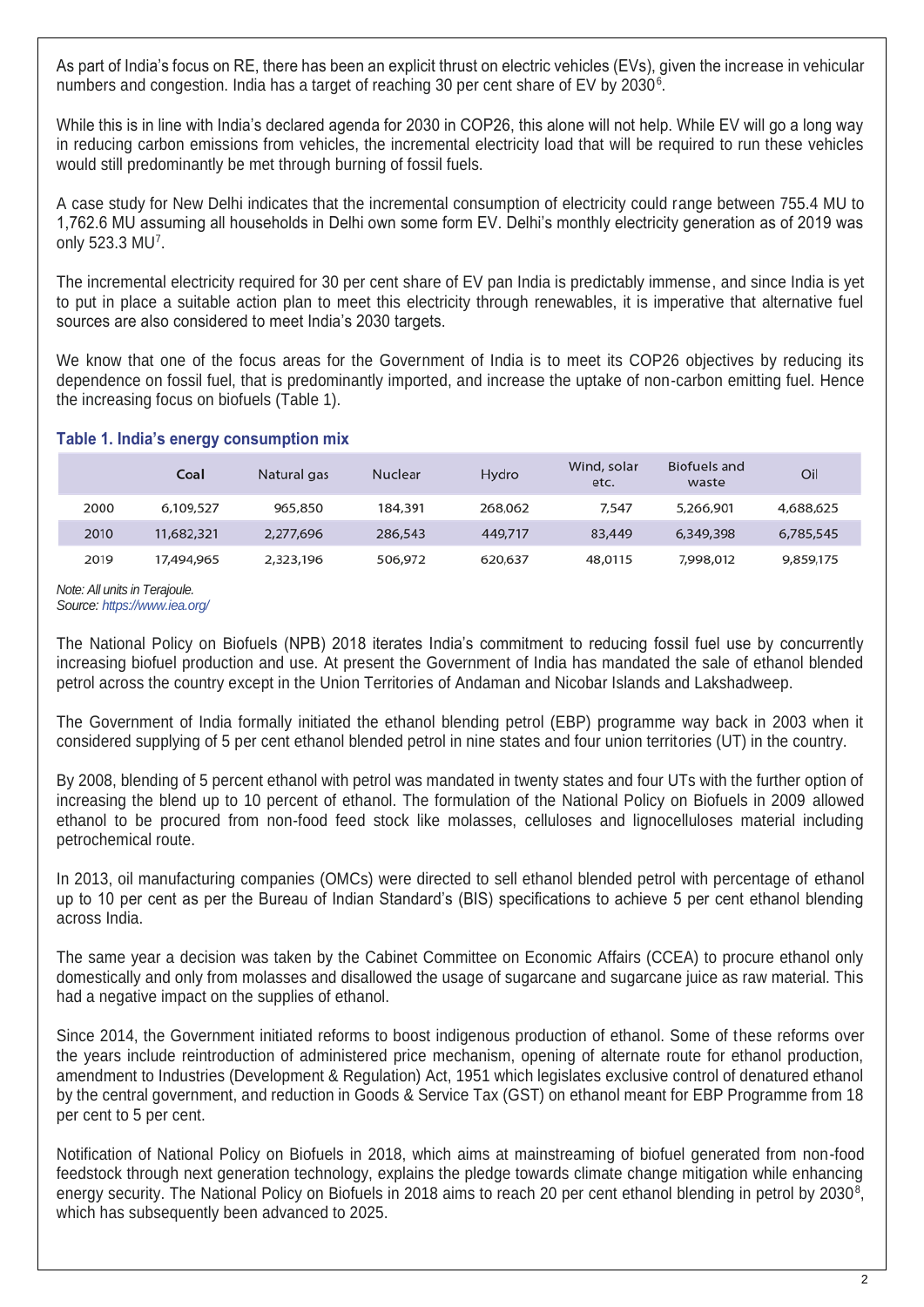### **Table 2. Annual world fuel ethanol production (million gallons)**

| <b>TADIO 4: ANNOUNCE WORLD FOUR DESCRIPTION OF DEAL ORDER IN A PROPERTY OF A PROPERTY OF A PROPERTY OF DEATH OF D</b> |        |        |        |        |        |        |                          |  |
|-----------------------------------------------------------------------------------------------------------------------|--------|--------|--------|--------|--------|--------|--------------------------|--|
| Region                                                                                                                | 2016   | 2017   | 2018   | 2019   | 2020   | 2021   | % of World<br>production |  |
| <b>United States</b>                                                                                                  | 15,413 | 15,936 | 16,091 | 15,778 | 13,941 | 15,000 | 55%                      |  |
| <b>Brazil</b>                                                                                                         | 6,870  | 6,760  | 8,080  | 8,790  | 8,080  | 7,500  | 27%                      |  |
| <b>European Union</b>                                                                                                 | 1,240  | 1,320  | 1,360  | 1,380  | 1,260  | 1,300  | 5%                       |  |
| China                                                                                                                 | 730    | 850    | 810    | 1,010  | 930    | 860    | 3%                       |  |
| India                                                                                                                 | 270    | 210    | 420    | 470    | 510    | 820    | 3%                       |  |
| Canada                                                                                                                | 450    | 460    | 460    | 500    | 430    | 440    | 2%                       |  |
| <b>Thailand</b>                                                                                                       | 330    | 380    | 390    | 430    | 390    | 390    | 1%                       |  |
| Argentina                                                                                                             | 240    | 290    | 290    | 290    | 210    | 260    | 1%                       |  |
| <b>Rest of World</b>                                                                                                  | 627    | 664    | 729    | 682    | 659    | 740    | 3%                       |  |
| <b>Total</b>                                                                                                          | 26,170 | 26,870 | 28,630 | 29,330 | 26,410 | 27,310 |                          |  |

*Source[: https://ethanolrfa.org/markets-and-statistics/annual-ethanol-production](https://ethanolrfa.org/markets-and-statistics/annual-ethanol-production)*

Recently, an expert committee formed under the NITI Aayog submitted its report titled *Roadmap for Ethanol Blending in India 2020-25* in July 2021 appraising the work undertaken by the Government in regard to the EBP. The Committee highlighted few of the steps which have worked for furthering EBP in India such as:

- Approval of the interest subvention for augmenting and enhancing ethanol production capacity by the Union Cabinet in December 2020
- Setting of standards for E5 (Ethanol 5 per cent, Petrol 95 per cent), E10 and E20 blends of EBP by the BIS
- Notification for adoption of E20 fuel as automotive fuel and issuance of mass emission standards for it by Ministry of Road Transport & Highways (MoRT&H) on 8<sup>th</sup> March 2021
- Notification for safety standards for ethanol blended fuels on the basis of Automotive Industry Standard (AIS 171) laying down safety requirements for type approval of pure ethanol, flex-fuel and ethanol-gasoline blended vehicles in India by MoRT&H on 25<sup>th</sup> May 2021
- Approval for BS-VI Emission norms for E20 Vehicles since 1<sup>st</sup> April 2020

The Committee pointed out that as a result of such efforts, the ethanol blending rose from 1.53 per cent during Ethanol Supply Year (ESY) 2013-14 to 7.93 per cent in ESY 2020-21. The Committee has further estimated that based on the expected growth in vehicle population of India, the ethanol demand till 2025 for achieving the goal of E20 will be 1,016 crore litres (10.16 billion litres) and has provided its recommendations based on the same.

To increase the ethanol production capacity, the Committee has recommended that the production of ethanol in India be raised to 760 crore litres (7.6 billion litres) from the existing 426 crore litres (4.26 litres) generated through molasses and 740 crore litres (7.4 billion litres) from the existing 258 crore litres (2.58 billion litres) generated through grain-based distilleries.

This, the Committee predicted will require 60 lakh MT of sugar and 165 lakh MT of grains per annum in ESY 2025. The Committee called for use of technology for production of 'advanced biofuels' from non-food feedstock.

On ethanol blending, the Committee recommends that pan-India availability of E10 fuel by April 2022 should be notified at the earliest and launch of E20 by April 2023, while additionally notifying all public and private sector OMCs to mandatorily join the programme.

The Committee also suggests formulation of specifications for intermediate blends such as E12 and E15. Literacy programme for consumers has also been suggested. Dispensing mechanism for various blends such as E10, E20 and E100 for two wheelers at retail outlets with lesser space requirements and logistical options for supplying ethanol all over the country have been suggested to augment infrastructure of OMCs.

Measures to expedite environmental clearances for producing ethanol, setting up a single window clearance for new projects for ethanol productions, and allowing unrestricted movement of denatured ethanol have been suggested to push the regulatory clearances for ethanol producing units.

Production of higher ethanol compatible vehicles, incentives for ethanol blended petrol vehicles, pricing policies of ethanol blended gasoline, and ways to encourage use of water saving crops to produce ethanol have been some of the other recommendations.

However, it is important to put things into perspective in terms of production and in terms of impact. First, we know that 10 million litres of blended fuel is supposed to reduce 20,000 tonnes of carbon emission<sup>9</sup> .

As per India's COP26 targets, India plans to reduce carbon emissions by one gigatonne or 1 billion tonnes<sup>10</sup>. A basic calculation therefore suggests that if India manages to meet the ethanol demand target of 10.16 billion litres by 2025,